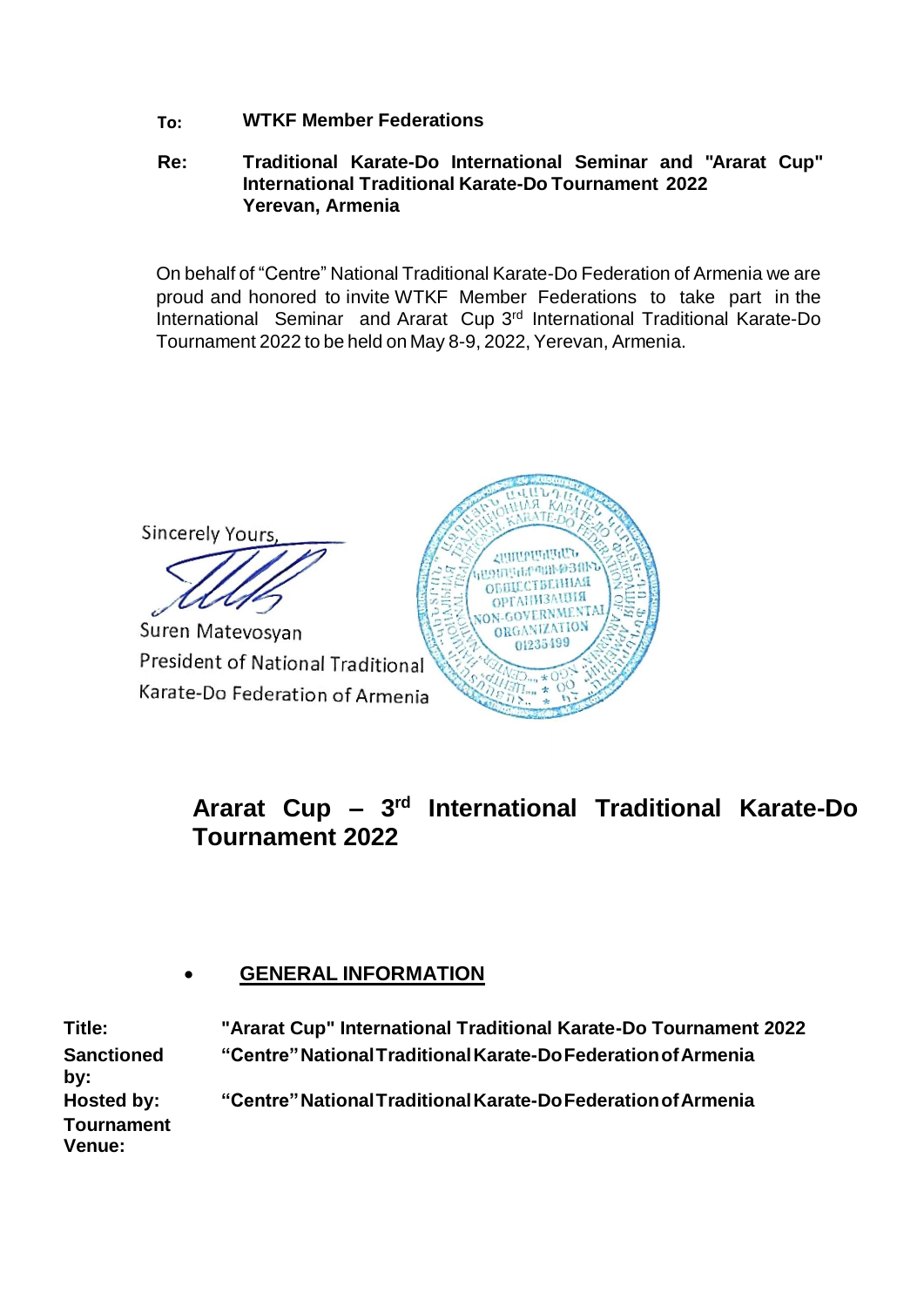# **PARTICIPANTS**

- Participants are athletes who practice Karate-Do and respect the rules of competition (Cup) based on WTKF Competition Rules.
- Age in agreement with their competition category.
- They must be free of any physical or mental handicap that cause a breach of theWTKF rules.
- All KUMITE, KO-GO and FUKU-GO athletes are obliged to have mouth (tooth) guards (breast protection for women, groin protector for men areoptional,butrecommended safety equipment).
- There are no limits of participating athletes / teams from one country / clubs.
- They must have his/her own international travelling insurance.
- They must belong to a National Federation which is full and paid-up member ofthe WTKF.
- All countries must bring their national flag.

# **CATEGORIES**

# **Children's Categories**

| Group<br>A Group B born in 2013, Group C born in Group D born in 2009,<br>born in 2015 2014 | 2011, 2012 | 2010 |
|---------------------------------------------------------------------------------------------|------------|------|
| and later                                                                                   |            |      |

Kata: performed in pairs; aka draws lots; flag system judging. Judge will announce KATA NAME up to the lowest rank of athlete on tatami.

**EXAMPLE:** 7-th Kyu athlete competes with 6-th Kyu athlete. In this case judge must announce with Heian Shodan or Heian Nidan, not higher KATA.

Group 3-1 kyu (C and D) in the semifinals and finals the flag system of evaluation.

| Boy's<br>Ind. Kata                          | Boy's Ind.<br>Kata                                | Boy's<br>Ind.<br>Kata<br><u>In 3</u>     | Ind.<br>Boy's<br>Kata                           |
|---------------------------------------------|---------------------------------------------------|------------------------------------------|-------------------------------------------------|
| In 2 groups:<br>9-7 Kyu<br>6 Kyu and higher | In 3 groups:<br>9-7 Kyu<br>$6-4$ Kyu<br>$3-1$ Kyu | groups:<br>9-7 Kyu<br>6-4 Kyu<br>3-1 Kyu | $ln 3$ groups:<br>9-7 Kyu<br>6-4 Kyu<br>3-1 Kyu |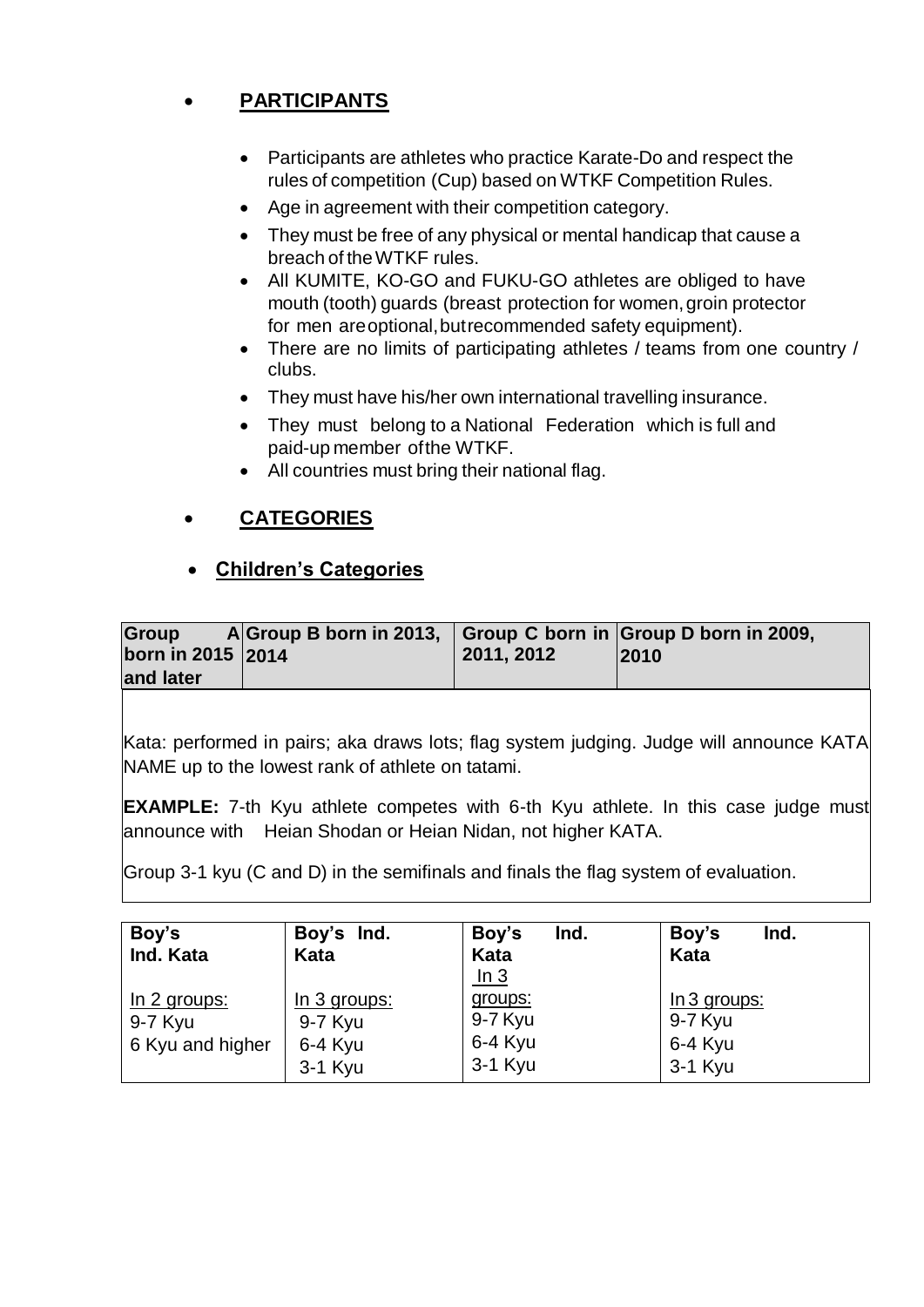| Girls' Ind. Kata<br>$(2015 - 2014 - 2013)$                                                                                                       |                                                                                                                      | Girls' Ind. Kata<br>$(2012 - 2011)$                             | Girls Ind. Kata<br>$(2010 - 2009)$                                                                                   |
|--------------------------------------------------------------------------------------------------------------------------------------------------|----------------------------------------------------------------------------------------------------------------------|-----------------------------------------------------------------|----------------------------------------------------------------------------------------------------------------------|
| <u>In 2 groups:</u>                                                                                                                              |                                                                                                                      | <u>In 3 groups:</u>                                             | In 3 groups:                                                                                                         |
| 9-7 Kyu<br>6 Kyu and higher                                                                                                                      |                                                                                                                      | 9-7 Kyu<br>6-4 Kyu<br>3-1 Kyu                                   | 9-7 Kyu<br>6-4 Kyu                                                                                                   |
|                                                                                                                                                  |                                                                                                                      |                                                                 | 3-1 Kyu                                                                                                              |
| Elimination, semin<br>final,<br>HEIAN.<br>final:<br>Judge<br>will<br>announce KATA NAME up to                                                    | Elimination for all groups: HEIAN. Judge will<br>announce KATA NAME up to lowest rank (Kyu) of<br>athlete on tatami. |                                                                 |                                                                                                                      |
| lowest rank (Kyu) of athlete on<br>tatami.                                                                                                       | Semi-final and final for all groups except for 3 Kyu                                                                 |                                                                 |                                                                                                                      |
|                                                                                                                                                  |                                                                                                                      | - 1 Kyu kata HEIAN.                                             | Semi-final and final for group 3 Kyu - 1 Kyu: TOKUI                                                                  |
|                                                                                                                                                  |                                                                                                                      |                                                                 | kata (has to be other kata in the semi-finals and finals).<br>Athlete has to perform TOKUI KATA only from this list: |
| TEAM CATEGORIES Group A                                                                                                                          |                                                                                                                      | Bassai Dai, Jion.                                               | <b>TEAM CATEGORIES Group C and Group</b>                                                                             |
| and Group B                                                                                                                                      |                                                                                                                      | D                                                               |                                                                                                                      |
| in 2 group: 9-7 Kyu<br>6 Kyu and higher                                                                                                          |                                                                                                                      | in 3 groups: 9-7 Kyu<br>6-4 Kyu<br>3-1 Kyu                      |                                                                                                                      |
| <b>Kids' Team Kata</b>                                                                                                                           |                                                                                                                      | Boys' Team Kata<br>Girls' Team Kata                             |                                                                                                                      |
| The team may be homogenous (girls<br>or boys) or of mixed sex. Only one<br>kata is required (Heian 1-5), in the<br>final bunkai will be applied. |                                                                                                                      | Jion, Kanku Dai, Empi), in the final bunkai will be<br>applied. | Only one kata is required (Heian 1-5, Bassai Dai,                                                                    |
| Elimination, Semi-final and final -<br>evaluation of the point system.                                                                           |                                                                                                                      | point system.                                                   | Elimination, Semi-final and final – evaluation of the                                                                |
| En-bu                                                                                                                                            |                                                                                                                      | En-bu                                                           |                                                                                                                      |
| Mixed En-bu/Boys' En-bu: gong in<br>55th and 65th second; penalty for<br>passing the time limit.                                                 |                                                                                                                      | second; penalty for passing the time limit.                     | Mixed En-bu/Boys' En-bu: gong in 55th and 65th                                                                       |
| Elimination, Semi-final and final<br>evaluation of the point system.                                                                             |                                                                                                                      | point system.                                                   | Elimination, Semi-final and final – evaluation of the                                                                |
| Remark: Athlete with lowest rank<br>can be included to the group with<br>higher rank.                                                            |                                                                                                                      | included to the group with higher rank.                         | Remark: Athlete with lowest rank can be                                                                              |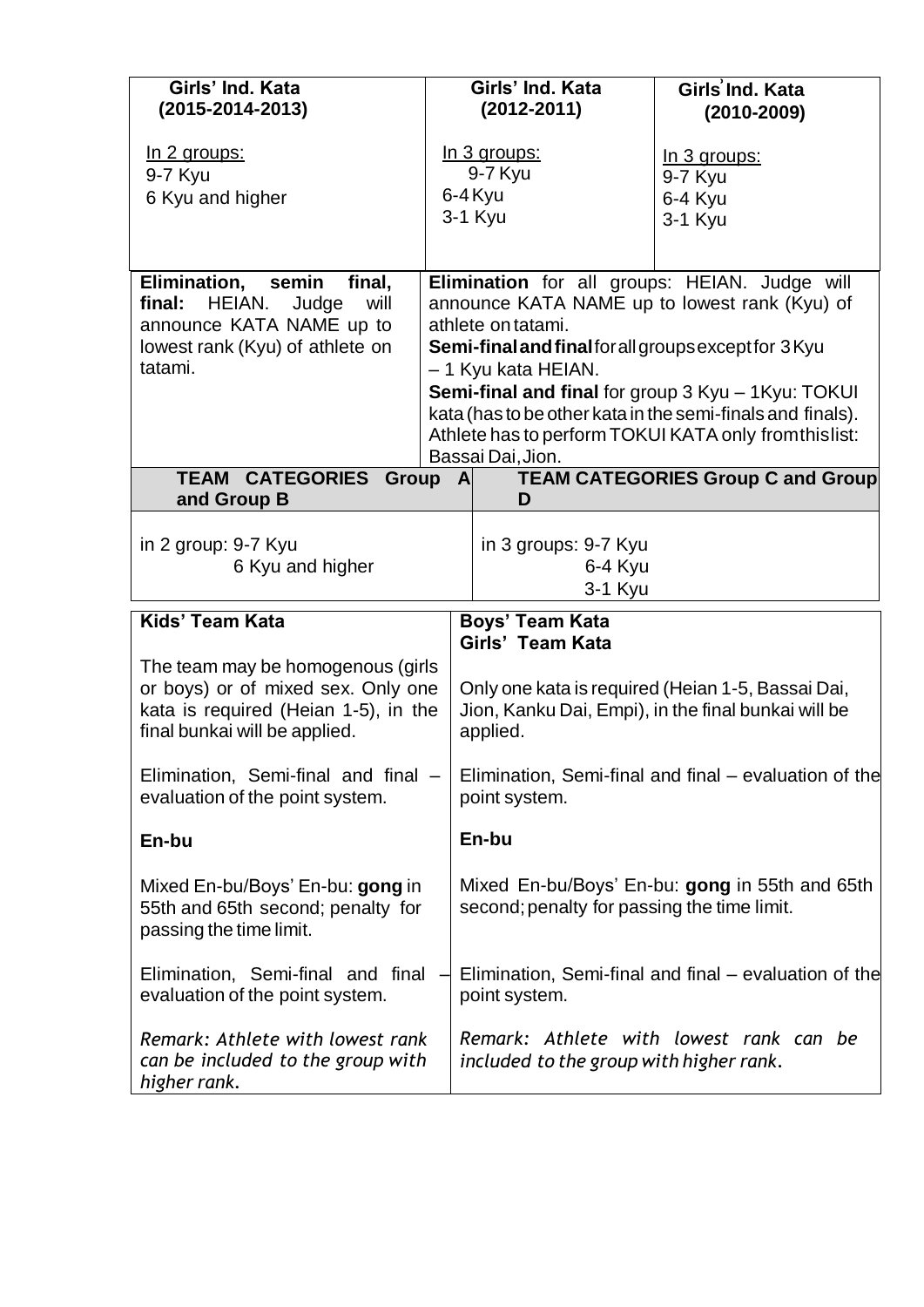| Group E (14, 15 years old)                                                                                                                                         | Group F (16,17 years old)                                                                                                                                        |
|--------------------------------------------------------------------------------------------------------------------------------------------------------------------|------------------------------------------------------------------------------------------------------------------------------------------------------------------|
| Men Ind. Kata / Women Ind. Kata                                                                                                                                    | Men Ind. Kata / Women Ind. Kata                                                                                                                                  |
| Up to $9 - 1$ Kyu Kata HEIAN<br>Dan - TOKUI(free) Kata<br>Dan Boys' Ind. Ko-go Kumite<br>Dan Girls' Ind. Ko-go Kumite<br>Dan Boys' Fuku- go<br>Dan Girls' Fuku- go | Up to $9 - 1$ Kyu Kata HEIAN<br>Dan - TOKUI(free) Kata<br>Dan Boys' Ind. Ko-go Kumite<br>Dan Girls' Ind. Ko-go Kumite<br>Dan Boys' Fuku-go<br>Dan Girls' Fuku-go |

| Group G (18-20 years old)                                                                                                      | Group H (21 years and older)                                                                                                   |
|--------------------------------------------------------------------------------------------------------------------------------|--------------------------------------------------------------------------------------------------------------------------------|
| Men Ind. Kata / Girls' Ind. Kata                                                                                               | Men Ind. Kata / Women Ind. Kata                                                                                                |
| Dan - TOKUI(free) Kata<br>Dan Men's Ind. Jiu Kumite<br>Dan Women's Ind. Jiu Kumite<br>Dan Men's Fuku-go<br>Dan Women's Fuku-go | Dan - TOKUI(free) Kata<br>Dan Men's Ind. Jiu Kumite<br>Dan Women's Ind. Jiu Kumite<br>Dan Men's Fuku-go<br>Dan Women's Fuku-go |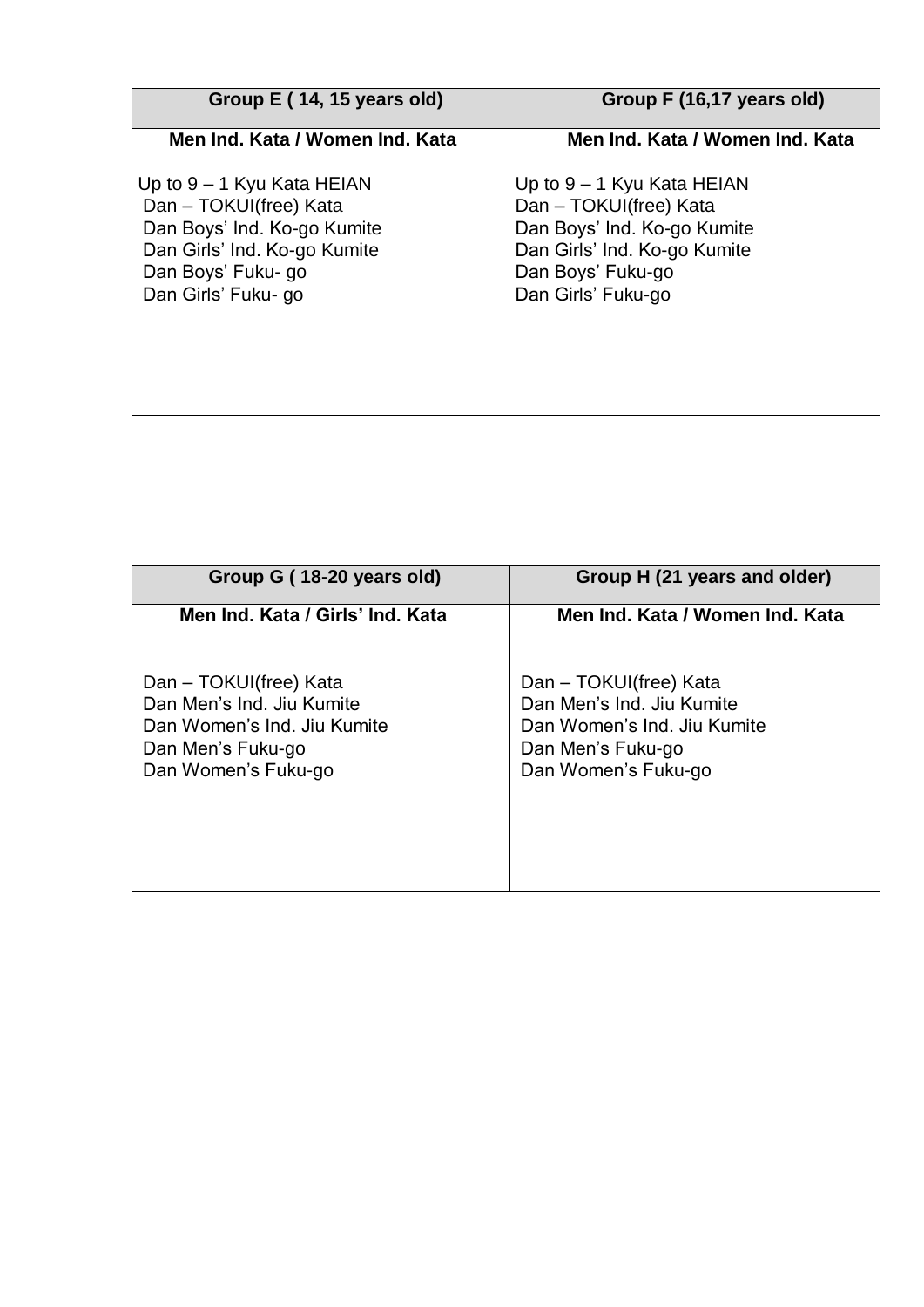| <b>COMBINED COMPETITION</b>                |                           |                |  |
|--------------------------------------------|---------------------------|----------------|--|
| <b>CADET</b>                               |                           |                |  |
| $(14-15$ years old; born in 2008 and 2007) |                           |                |  |
| $\ddot{}$                                  |                           |                |  |
| <b>JUNI</b>                                |                           |                |  |
| <b>OUR</b>                                 |                           |                |  |
| (16-17 years old; born in 2006 and 2005)   |                           |                |  |
| <b>COMPETI</b>                             | <b>Number of Athletes</b> | <b>Remarks</b> |  |
| <b>TION</b><br><b>CATEGO</b>               |                           |                |  |
| <b>RIES</b>                                |                           |                |  |
| <b>Men's Synchronized Kata</b>             |                           |                |  |
|                                            | 3 athletes                |                |  |
| Women's<br>Synchronized<br>Kata            |                           |                |  |
| Men's En-bu                                |                           |                |  |
| <b>Mixed En-bu</b>                         | 2 athletes                |                |  |

| <b>COMBINED COMPETITION</b>                                            |                                    |                   |  |  |  |
|------------------------------------------------------------------------|------------------------------------|-------------------|--|--|--|
| <b>YOUTH</b><br>(18-19-20 years old; born in 2004, 2003,<br>2002)<br>٠ |                                    |                   |  |  |  |
|                                                                        | <b>SENIOR</b>                      |                   |  |  |  |
|                                                                        | (age 21+; born in 2001 and before) |                   |  |  |  |
| <b>COMPE</b><br><b>TITION</b><br><b>CATEG</b><br><b>ORIES</b>          | <b>Number of Athletes</b>          | <b>Remarks</b>    |  |  |  |
| <b>Men's Synchronized Kata</b><br>Women's Synchronized<br>Kata         | 3 athlets                          |                   |  |  |  |
| Men's En-bu<br>Mixed En - bu                                           | 2 athletes                         |                   |  |  |  |
| <b>Men's Team Kumite</b>                                               | $3$ athletes $+1$                  | Using Jiyu Kumite |  |  |  |